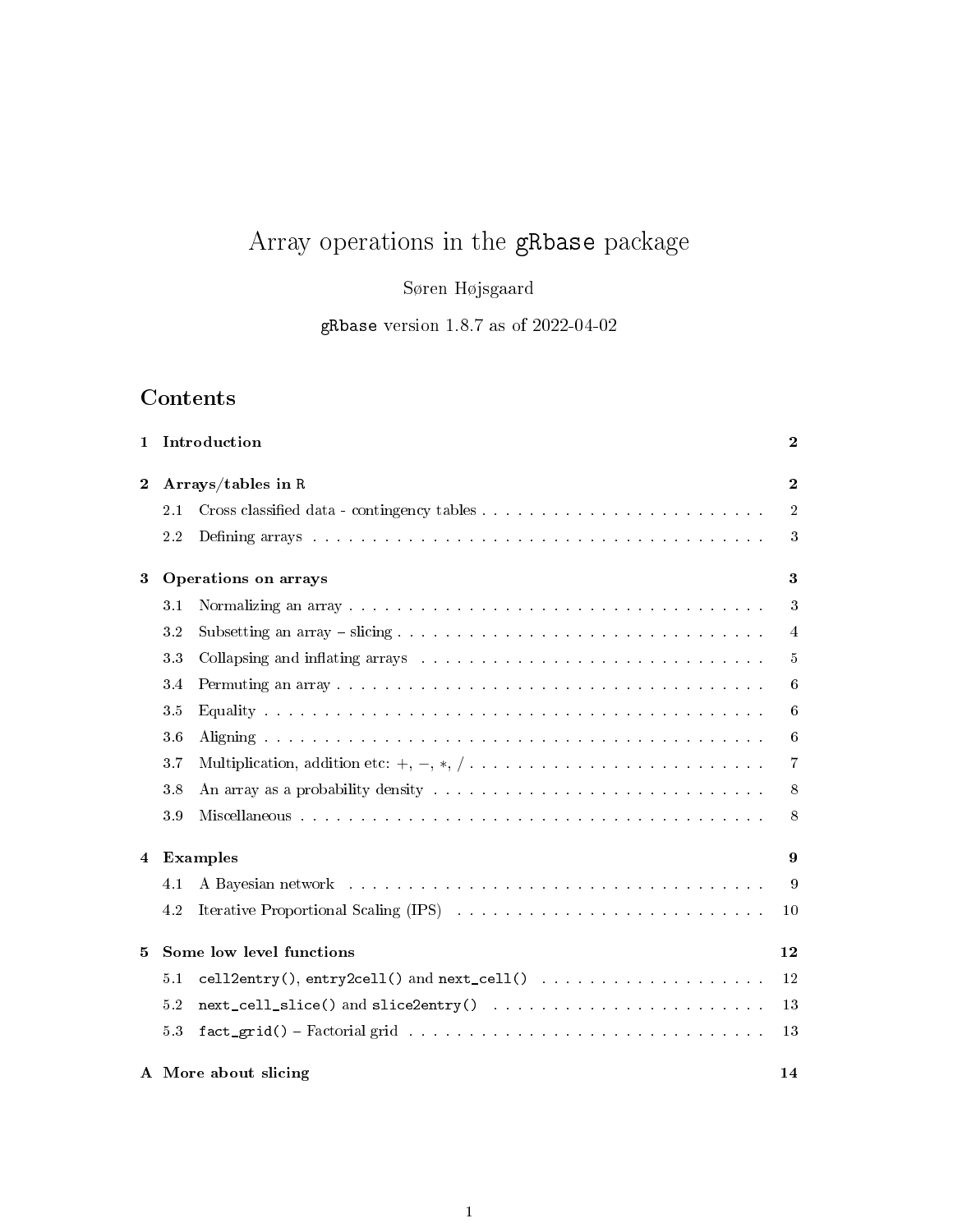## 1 Introduction

This note describes some operations on arrays in R. These operations have been implemented to facilitate implementation of graphical models and Bayesian networks in R.

## 2 Arrays/tables in R

The documentation of R states the following about arrays:

An array in R can have one, two or more dimensions. It is simply a vector which is stored with additional attributes giving the dimensions (attribute "dim") and optionally names for those dimensions (attribute "dimnames"). A two-dimensional array is the same thing as a matrix. One-dimensional arrays often look like vectors, but may be handled differently by some functions.

#### 2.1 Cross classified data - contingency tables

Arrays appear for example in connection with cross classied data. The array hec below is an excerpt of the HairEyeColor array in R:

```
hec <- c(32, 53, 11, 50, 10, 25, 36, 66, 9, 34, 5, 29)
dim(hec) <-c(2, 3, 2)dimnames(hec) <- list(Hair = c("Black", "Brown"),
                 Eye = c("Brown", "Blue", "Hazel"),
                   Sex = c("Male", "Female"))
hec
## , , Sex = Male
##
## Eye
## Hair Brown Blue Hazel
## Black 32 11 10
## Brown 53 50 25
##
## , , Sex = Female
##
## Eye
## Hair Brown Blue Hazel
## Black 36 9 5
## Brown 66 34 29
```
Above, hec is an array because it has a dim attribute. Moreover, hec also has a dimnames attribute naming the levels of each dimension. Notice that each dimension is given a name.

Printing arrays can take up a lot of space. Alternative views on an array can be obtained with ftable() or by converting the array to a dataframe with as.data.frame.table(). We shall do so in the following.

```
##flat \langle- function(x) {ftable(x, row.vars=1)}
flat \langle- function(x, n=4) {as.data.frame.table(x) %>% head(n)}
hec %>% flat
## Hair Eye Sex Freq
## 1 Black Brown Male 32
## 2 Brown Brown Male 53
## 3 Black Blue Male 11
## 4 Brown Blue Male 50
```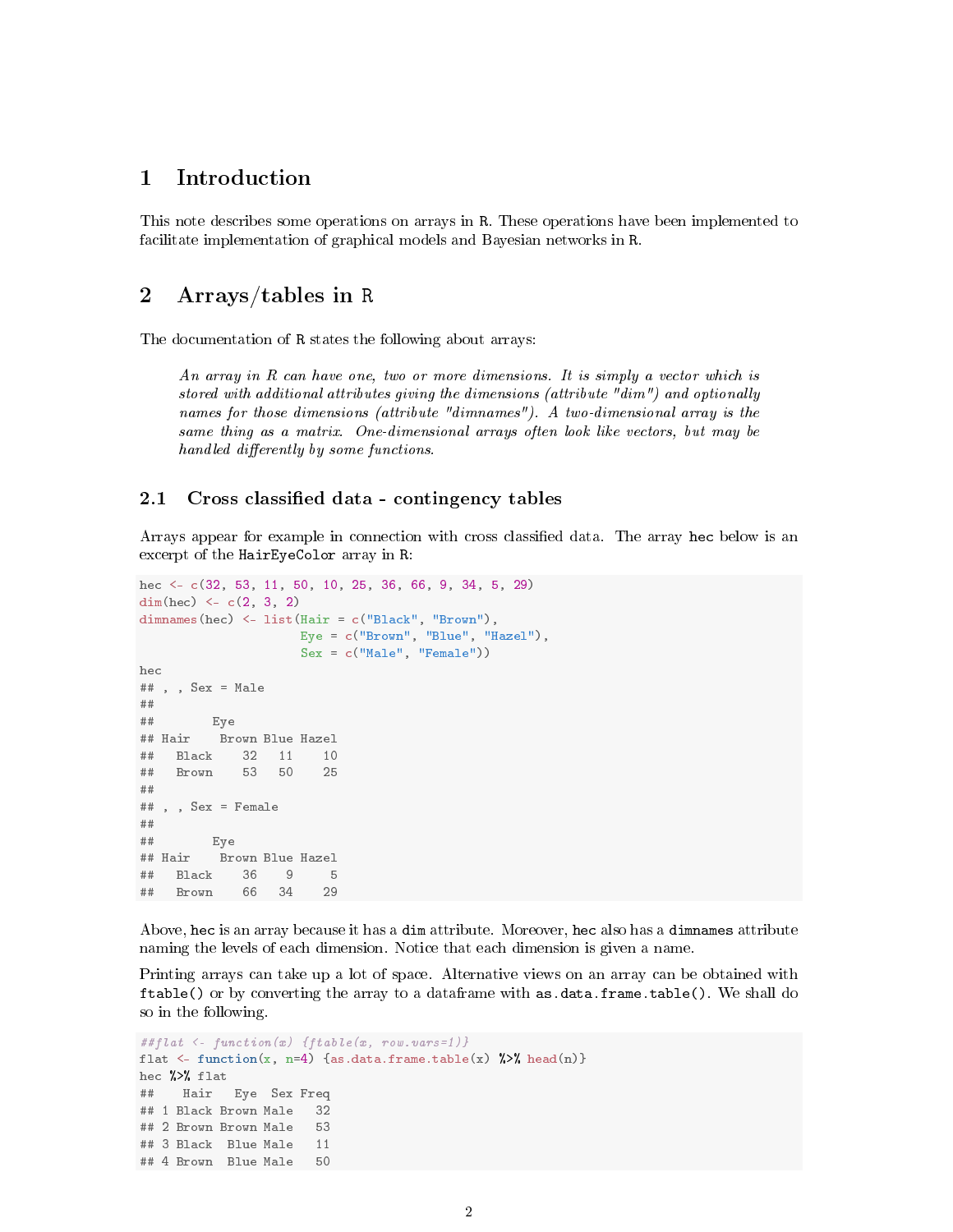An array with named dimensions is in this package called a *named array*. The functionality described below relies heavily on arrays having named dimensions. A check for an object being a named array is provided by is.named.array() $[s_{\text{Rbase}}]$ 

```
is.named.array(hec)
## [1] TRUE
```
## 2.2 Defining arrays

Another way is to use  $\text{tabNew}()$ <sub>gRbase</sub>] from gRbase. This function is flexible wrt the input; for example:

```
dn <- list(Hair=c("Black", "Brown"), Eye=~Brown:Blue:Hazel, Sex=~Male:Female)
counts <- c(32, 53, 11, 50, 10, 25, 36, 66, 9, 34, 5, 29)
z3 <- tabNew(~Hair:Eye:Sex, levels=dn, value=counts)
z4 <- tabNew(c("Hair", "Eye", "Sex"), levels=dn, values=counts)
```
Notice that the levels list (dn above) when used in  $\text{tabNew}()$ <sub>gRbase</sub>] is allowed to contain superfluous elements. Default dimnames are generated with

```
z5 <- tabNew(~Hair:Eye:Sex, levels=c(2, 3, 2), values = counts)
dimnames(z5) \frac{1}{2} str
## List of 3
## $ Hair: chr [1:2] "Hair1" "Hair2"
## $ Eye : chr [1:3] "Eye1" "Eye2" "Eye3"
## $ Sex : chr [1:2] "Sex1" "Sex2"
```
Using tabNew[gRbase], arrays can be normalized to sum to one in two ways: 1) Normalization can be over the first variable for each configuration of all other variables and 2) over all configurations. For example:

```
z6 <- tabNew(~Hair:Eye:Sex, levels=c(2, 3, 2), values=counts, normalize="first")
z6 %>% flat
## Hair Eye Sex Freq
## 1 Hair1 Eye1 Sex1 0.3765
## 2 Hair2 Eye1 Sex1 0.6235
## 3 Hair1 Eye2 Sex1 0.1803
## 4 Hair2 Eye2 Sex1 0.8197
```
## 3 Operations on arrays

In the following we shall denote the dimnames (or variables) of the array hec by  $H, E$  and  $S$ and we let  $(h, e, s)$  denote a configuration of these variables. The contingency table above shall be denoted by  $T_{HES}$  and we shall refer to the  $(h, e, s)$ -entry of  $T_{HES}$  as  $T_{HES}(h, e, s)$ .

#### 3.1 Normalizing an array

Normalize an array with tabNormalize()[ $gRbase$ ] Entries of an array can be normalized to sum to one in two ways: 1) Normalization can be over the first variable for each configuration of all other variables and 2) over all configurations. For example: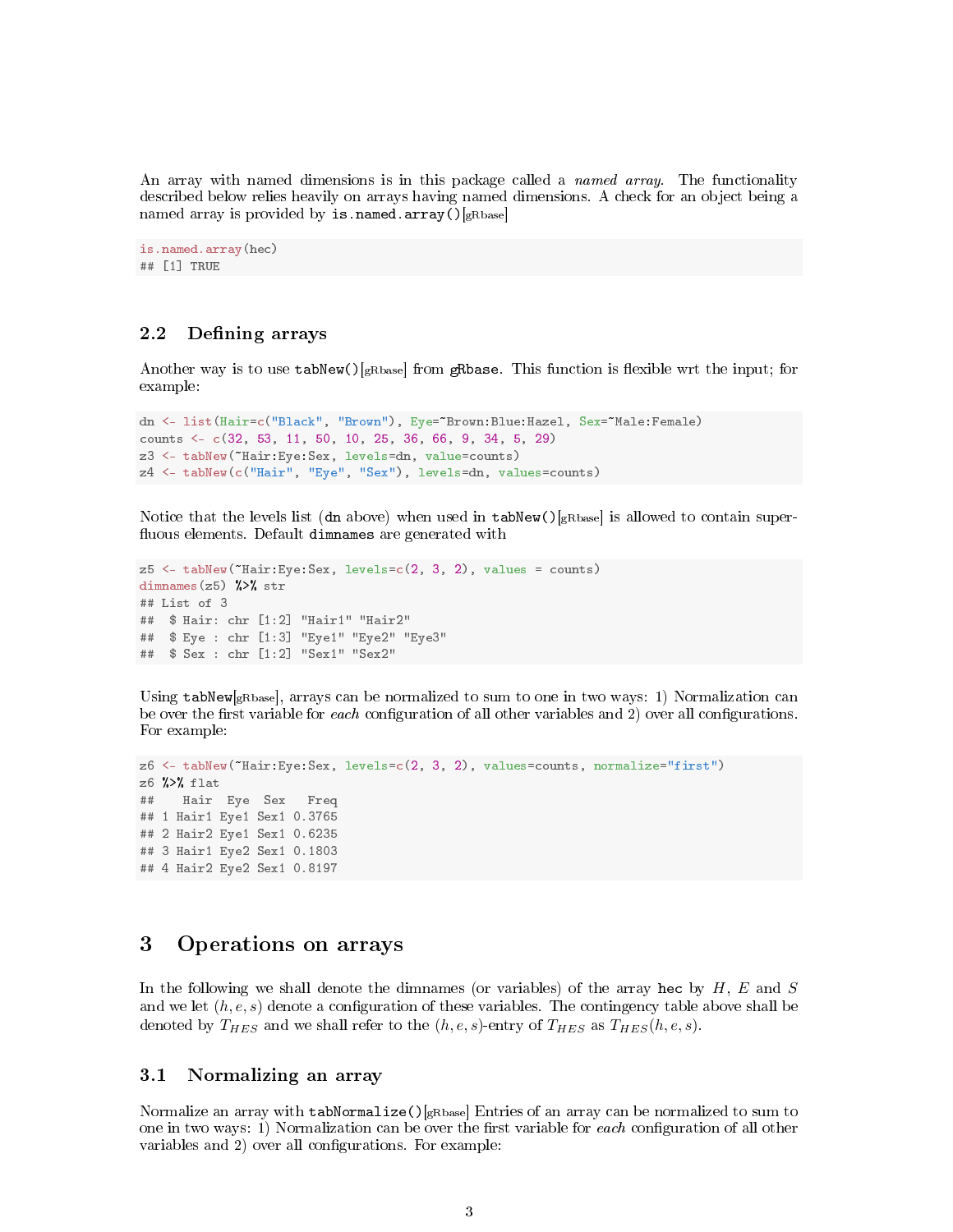```
tabNormalize(z5, "first") %>% flat
## Hair Eye Sex Freq
## 1 Hair1 Eye1 Sex1 0.3765
## 2 Hair2 Eye1 Sex1 0.6235
## 3 Hair1 Eye2 Sex1 0.1803
## 4 Hair2 Eye2 Sex1 0.8197
```
## 3.2 Subsetting an array  $-$  slicing

We can subset arrays (this will also be called "slicing") in different ways. Notice that the result is not necessarily an array. Slicing can be done using standard R code or using  $\texttt{table}[gR\text{base}]$ . The virtue of  $\texttt{tabSlice}[gBbase]}$  comes from the flexibility when specifying the slice:

The following leads from the original  $2 \times 3 \times 2$  array to a  $2 \times 2$  array by cutting away the Sex=Male and Eye=Brown slice of the array:

```
tabSlice(hec, slice=list(Eye=c("Blue", "Hazel"), Sex="Female"))
## Notice: levels can be written as numerics
## tabSlice(hec, slice=list(Eye=2:3, Sex="Female"))
```
We may also regard the result above as a  $2 \times 2 \times 1$  array:

```
tabSlice(hec, slice=list(Eye=c("Blue", "Hazel"), Sex="Female"), drop=FALSE)
## , , Sex = Female
##
## Eye
## Hair Blue Hazel
## Black 9 5
## Brown 34 29
```
If slicing leads to a one dimensional array, the output will by default not be an array but a vector (without a dim attribute). However, the result can be forced to be a 1-dimensional array:

```
## A vector:
t1 <- tabSlice(hec, slice=list(Hair=1, Sex="Female")); t1
## A 1-dimensional array:
t2 <- tabSlice(hec, slice=list(Hair=1, Sex="Female"), as.array=TRUE); t2
## A higher dimensional array (in which some dimensions only have one level)
t3 <- tabSlice(hec, slice=list(Hair=1, Sex="Female"), drop=FALSE); t3
```
The difference between the last two forms can be clarified:

t2 %>% flat ## Eye Freq ## 1 Brown 36 ## 2 Blue ## 3 Hazel 5 t3 %>% flat ## Hair Eye Sex Freq ## 1 Black Brown Female 36 ## 2 Black Blue Female 9 ## 3 Black Hazel Female 5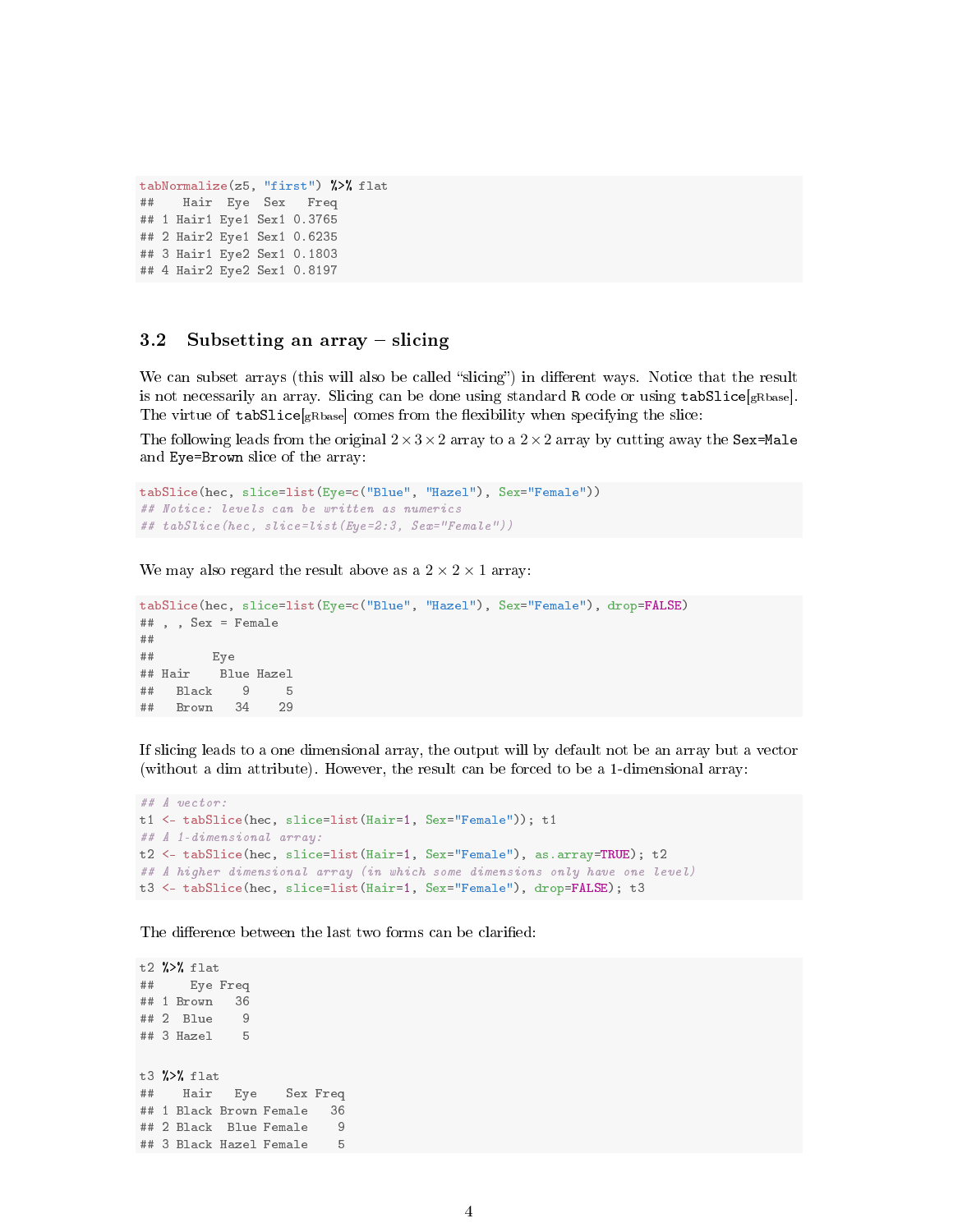## 3.3 Collapsing and inflating arrays

Collapsing: The  $HE$ -marginal array  $T_{HE}$  of  $T_{HES}$  is the array with values

$$
T_{HE}(h,e) = \sum_{s} T_{HES}(h,e,s)
$$

Inflating: The "opposite" operation is to extend an array. For example, we can extend  $T_{HE}$  to have a third dimension, e.g. Sex. That is

$$
\tilde{T}_{SHE}(s,h,e) = T_{HE}(h,e)
$$

so  $\tilde{T}_{SHE}(s,h,e)$  is constant as a function of s.

With gRbase we can collapse arrays with<sup>1</sup>:

```
he <- tabMarg(hec, c("Hair", "Eye"))
he
## Eye
## Hair Brown Blue Hazel
## Black 68 20 15
## Brown 119 84 54
## Alternatives
```
tabMarg(hec, ~Hair:Eye) tabMarg(hec, c(1, 2)) hec %a\_% ~Hair:Eye

Notice that collapsing is a projection in the sense that applying the operation again does not change anything:

```
he1 <- tabMarg(hec, c("Hair", "Eye"))
he2 <- tabMarg(he1, c("Hair", "Eye"))
tabEqual(he1, he2)
## [1] TRUE
```
Expand an array by adding additional dimensions with  $\texttt{tabExpand}()$ <sub>[gRbase</sub>]:

```
extra.dim <- list(Sex=c("Male", "Female"))
tabExpand(he, extra.dim)
## , , Sex = Male
##
## Hair
## Eye Black Brown
## Brown 68 119
## Blue 20 84
## Hazel 15 54
##
## , , Sex = Female
##
## Hair
## Eye Black Brown
## Brown 68 119
## Blue 20 84
## Hazel 15 54
```
 ${}^{1}$ FIXME: Should allow for abbreviations in formula and character vector specifications.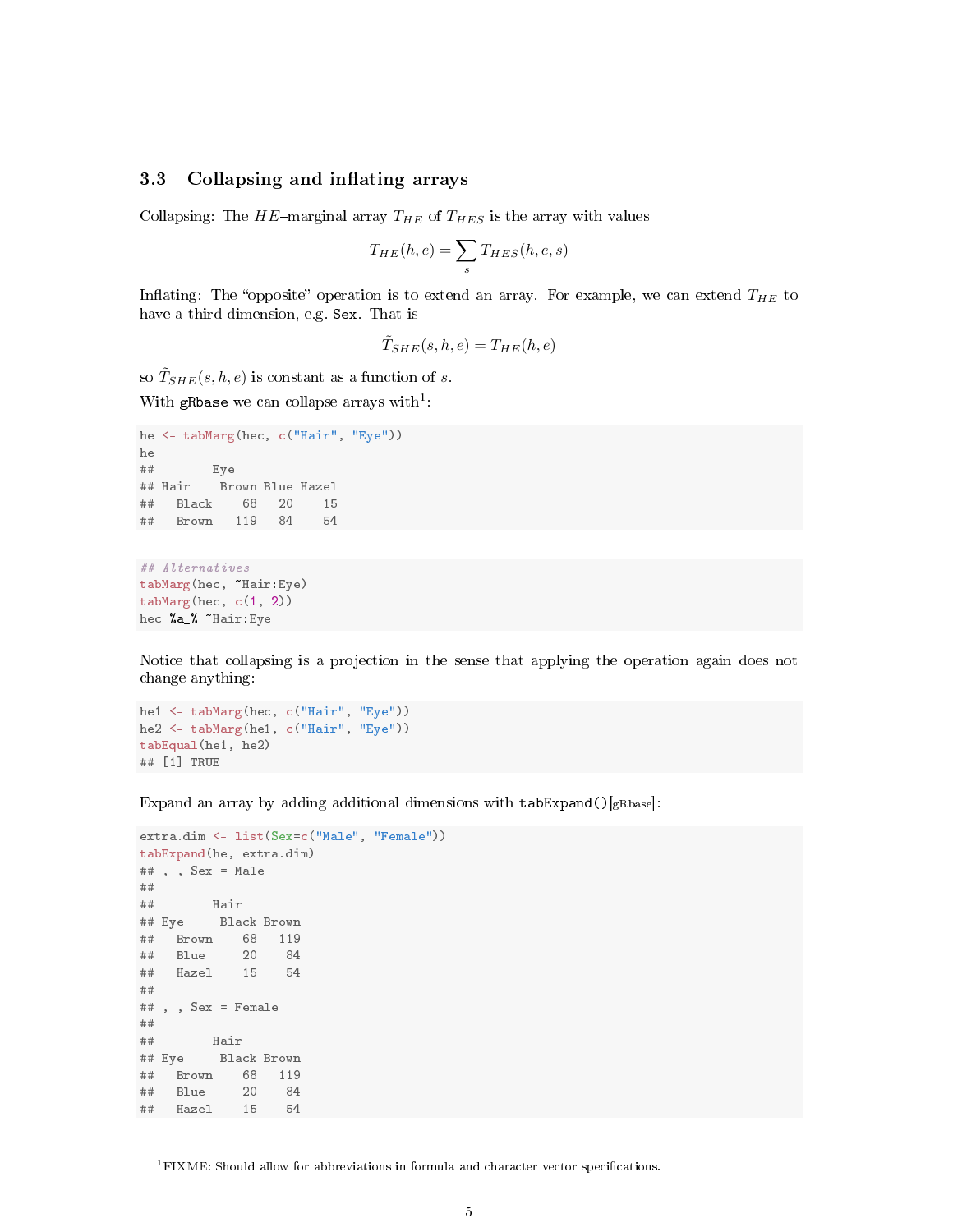```
## Alternatives
he %a^% extra.dim
```
Notice that expanding and collapsing brings us back to where we started:

```
(he %a^% extra.dim) %a_% c("Hair", "Eye")
## Eye
## Hair Brown Blue Hazel
## Black 136 40 30
## Brown 238 168 108
```
## 3.4 Permuting an array

A reorganization of the table can be made with  $\tt tabPerm[gRbase]$  (similar to  $aperm()$ ), but  $tabPerm[gRbase]$ allows for a formula and for variable abbreviation:

```
tabPerm(hec, ~Eye:Sex:Hair) %>% flat
## Eye Sex Hair Freq
## 1 Brown Male Black 32
## 2 Blue Male Black 11
## 3 Hazel Male Black 10
## 4 Brown Female Black 36
```
Alternative forms (the first two also works for aperm):

```
tabPerm(hec, c("Eye", "Sex", "Hair"))
tabPerm(hec, c(2, 3, 1))
tabPerm(hec, ~Ey:Se:Ha)
tabPerm(hec, c("Ey", "Se", "Ha"))
```
## 3.5 Equality

Two arrays are defined to be identical 1) if they have the same dimnames and 2) if, possibly after a permutation, all values are identical (up to a small numerical difference):

```
hec2 <- tabPerm(hec, 3:1)
tabEqual(hec, hec2)
## [1] TRUE
```
## Alternative hec  $\text{\%a==\%}$  hec2

## 3.6 Aligning

We can align one array according to the ordering of another:

```
hec2 <- tabPerm(hec, 3:1)
tabAlign(hec2, hec)
```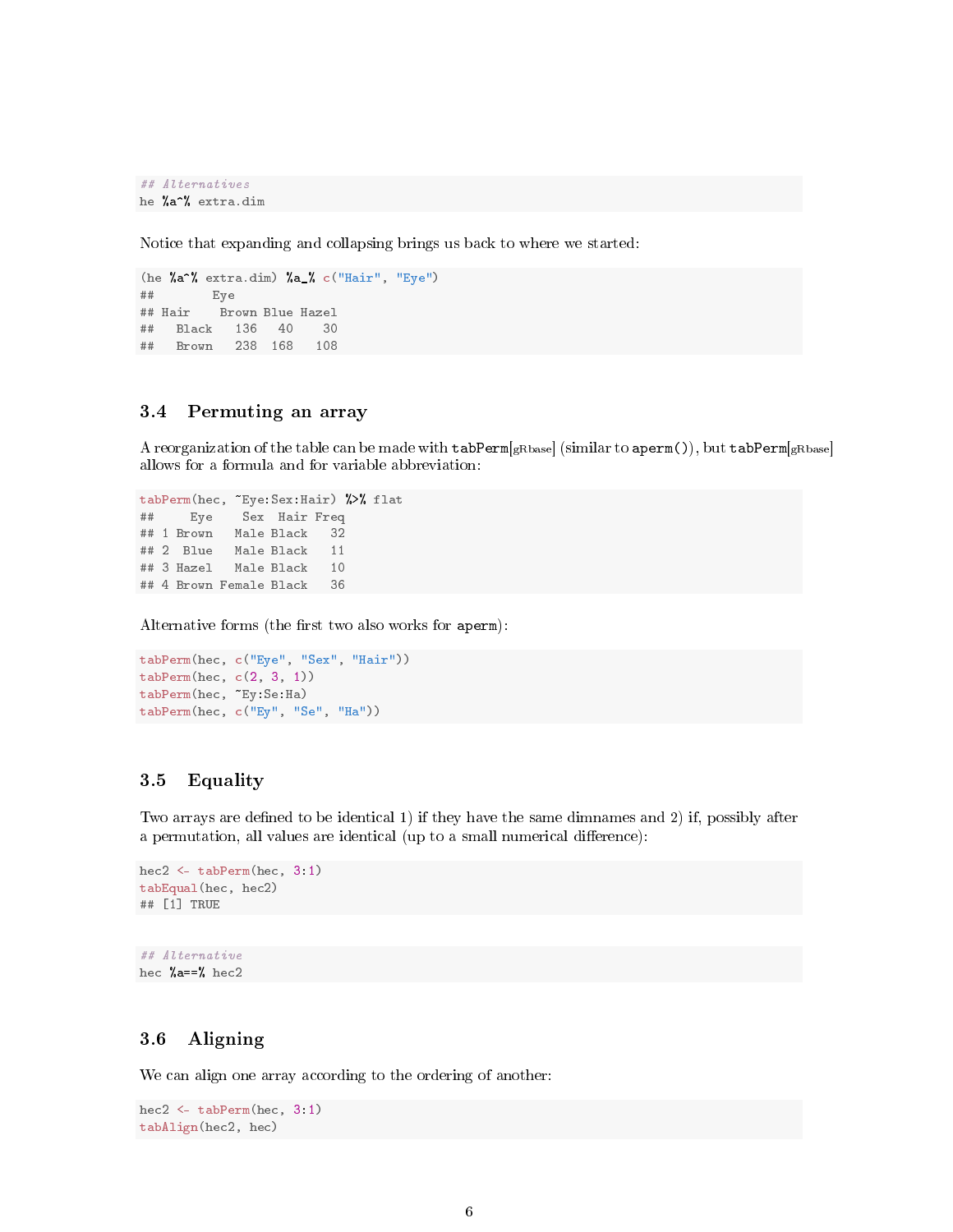```
## Alternative:
tabAlign(hec2, dimnames(hec))
## , , Sex = Male
##
## Eye
## Hair Brown Blue Hazel
## Black 32 11 10
## Brown 53 50 25
##
## , , Sex = Female
\begin{array}{c} \# \# \\ \# \# \end{array}Eye
## Hair Brown Blue Hazel
## Black 36 9 5
## Brown 66 34 29
```
## 3.7 Multiplication, addition etc:  $+$ ,  $-$ ,  $*$ ,  $/$

The product of two arrays  $T_{HE}$  and  $T_{HS}$  is defined to be the array  $\tilde{T}_{HES}$  with entries

 $\tilde{T}_{HES}(h, e, s) = T_{HE}(h, e) + T_{HS}(h, s)$ 

The sum, difference and quotient is defined similarly: This is done with  $tabProd()$ <sub>[gRbase</sub>],  $tabAdd()$ [gRbase], tabDiff()[gRbase] and tabDiv()[gRbase]:

```
hs <- tabMarg(hec, ~Hair:Eye)
tabMult(he, hs)
## Eye
## Hair Brown Blue Hazel
## Black 4624 400 225
## Brown 14161 7056 2916
```
Available operations:

tabAdd(he, hs) tabSubt(he, hs) tabMult(he, hs) tabDiv(he, hs) tabDivO(he, hs) ##  $Convention$   $0/0 = 0$ 

Shortcuts:

## Alternative he %a+% hs he %a-% hs he %a\*% hs he %a/% hs he  $\frac{1}{6}a/0\frac{1}{6}$  hs ## Convention  $0/0 = 0$ 

Multiplication and addition of (a list of) multiple arrays is accomplished with tabProd()[ $gRbase$ ] and tabSum()[gRbase] (much like prod()[gRbase] and sum()[gRbase]):

```
es <- tabMarg(hec, ~Eye:Sex)
tabSum(he, hs, es)
```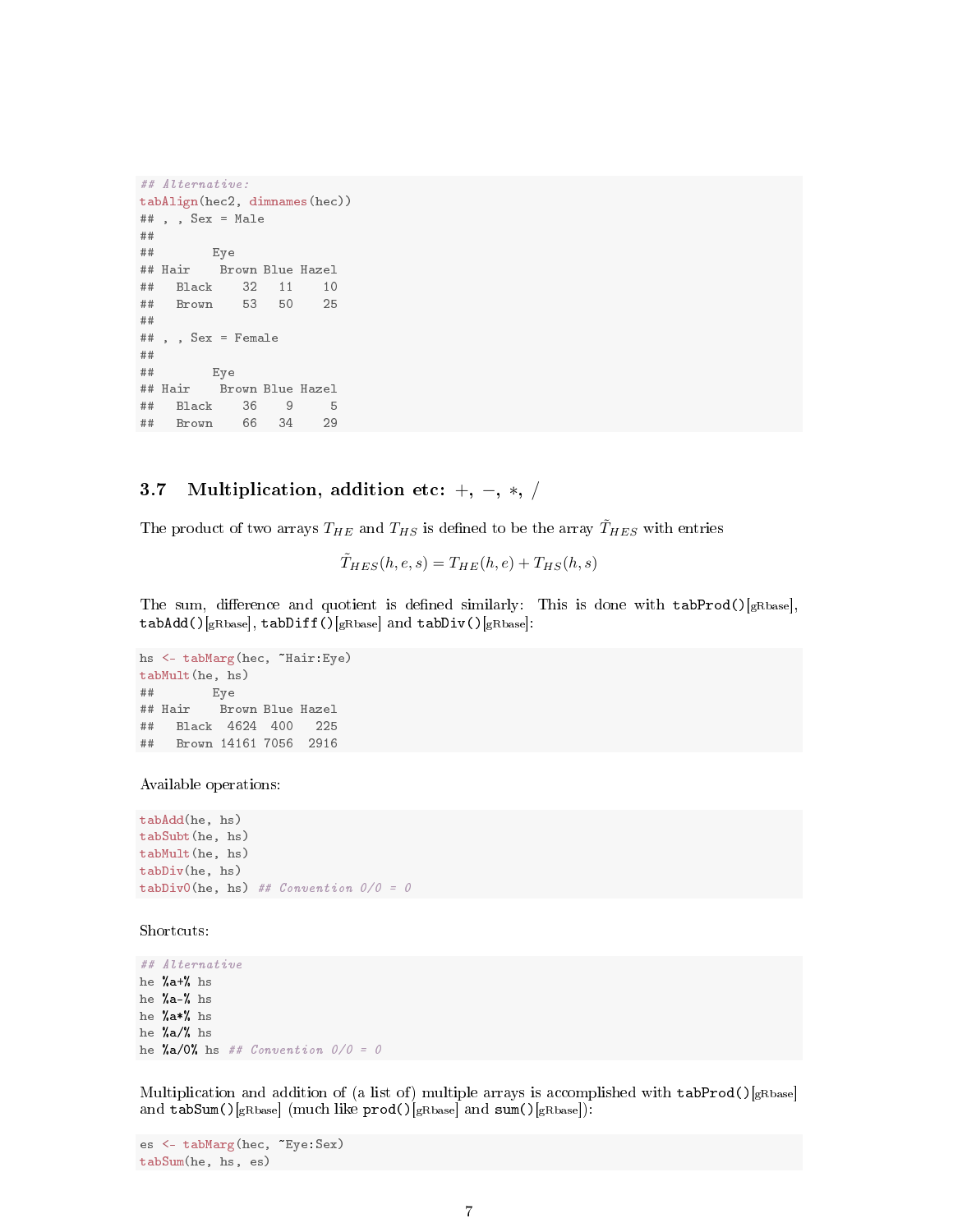```
## , , Sex = Male
##
## Eye
## Hair Brown Blue Hazel
## Black 221 101 65
## Brown 323 229 143
##
## , , Sex = Female
##
## Eye
## Hair Brown Blue Hazel
## Black 238 83 64
## Brown 340 211 142
## tabSum(list(he, hs, es))
```
### 3.8 An array as a probability density

If an array consists of non-negative numbers then it may be regarded as an (unnormalized) discrete multivariate density. With this view, the following examples should be self explanatory:

```
tabDist(hec, marg=~Hair:Eye)
## Eye
## Hair Brown Blue Hazel
## Black 0.1889 0.05556 0.04167
## Brown 0.3306 0.23333 0.15000
tabDist(hec, cond=~Sex)
## , , Sex = Male
##
## Eye
## Hair Brown Blue Hazel
## Black 0.1768 0.06077 0.05525
## Brown 0.2928 0.27624 0.13812
##
## , , Sex = Female
##
## Eye
## Hair Brown Blue Hazel
## Black 0.2011 0.05028 0.02793
## Brown 0.3687 0.18994 0.16201
tabDist(hec, marg="Hair, cond="Sex)
## Sex
## Hair Male Female
## Black 0.2928 0.2793
## Brown 0.7072 0.7207
```
## 3.9 Miscellaneous

Multiply values in a slice by some number and all other values by another number: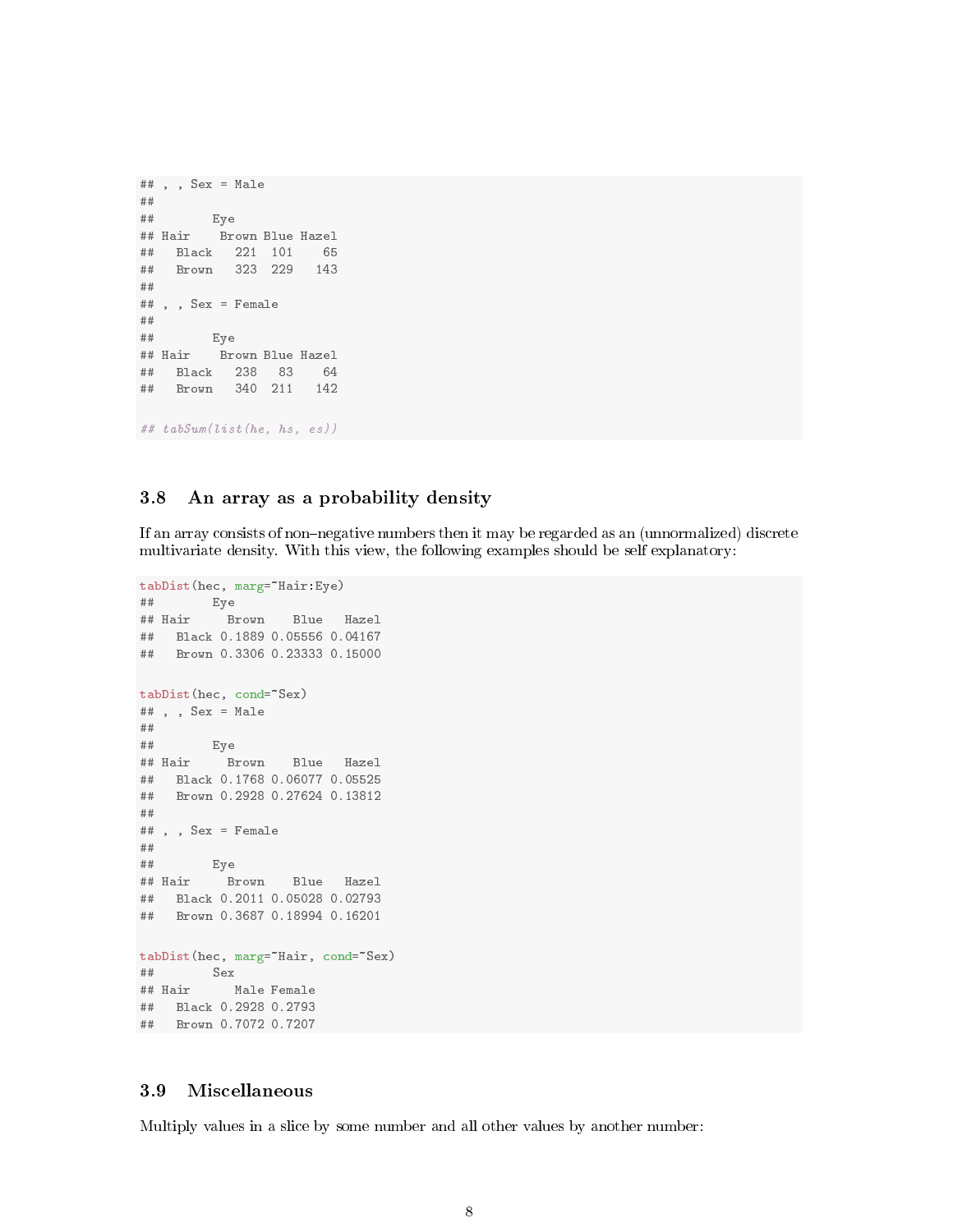```
tabSliceMult(es, list(Sex="Female"), val=10, comp=0)
## Sex
## Eye Male Female
## Brown 0 1020
## Blue 0 430
## Hazel 0 340
```
## 4 Examples

#### 4.1 A Bayesian network

A classical example of a Bayesian network is the "sprinkler example", see e.g. http://en.wikipedia. org/wiki/Bayesian\_network:

Suppose that there are two events which could cause grass to be wet: either the sprinkler is on or it is raining. Also, suppose that the rain has a direct effect on the use of the sprinkler (namely that when it rains, the sprinkler is usually not turned on). Then the situation can be modeled with a Bayesian network.

We specify conditional probabilities  $p(r)$ ,  $p(s|r)$  and  $p(w|s,r)$  as follows (notice that the vertical conditioning bar (|) is replaced by the horizontal underscore:

```
yn \leftarrow c("y", "n")lev <- list(rain=yn, sprinkler=yn, wet=yn)
r <- tabNew("rain, levels=lev, values=c(.2, .8))s_r < - tabNew("sprinkler: rain, levels = lev, values = c(.01, .99, .4, .6))
w_sr <- tabNew( ~wet:sprinkler:rain, levels=lev,
            values=c(.99, .01, .8, .2, .9, .1, 0, 1))
r
## rain
## y n
## 0.2 0.8
s_r %>% flat
## sprinkler rain Freq
## 1 y y 0.01<br>## 2 n y 0.99
## 2 n y 0.99<br>## 3 y n 0.40
          y n 0.40
## 4 n n 0.60
W_Sr %>% flat
## wet sprinkler rain Freq
## 1 y y y 0.99
## 2 n y y 0.01
## 3 y n y 0.80
## 4 n n y 0.20
```
The joint distribution  $p(r, s, w) = p(r)p(s|r)p(w|s, r)$  can be obtained with tabProd()[gRbase]: ways:

```
joint <- tabProd(r, s_r, w_sr); joint %>% flat
## wet sprinkler rain Freq
## 1 y y y 0.00198
```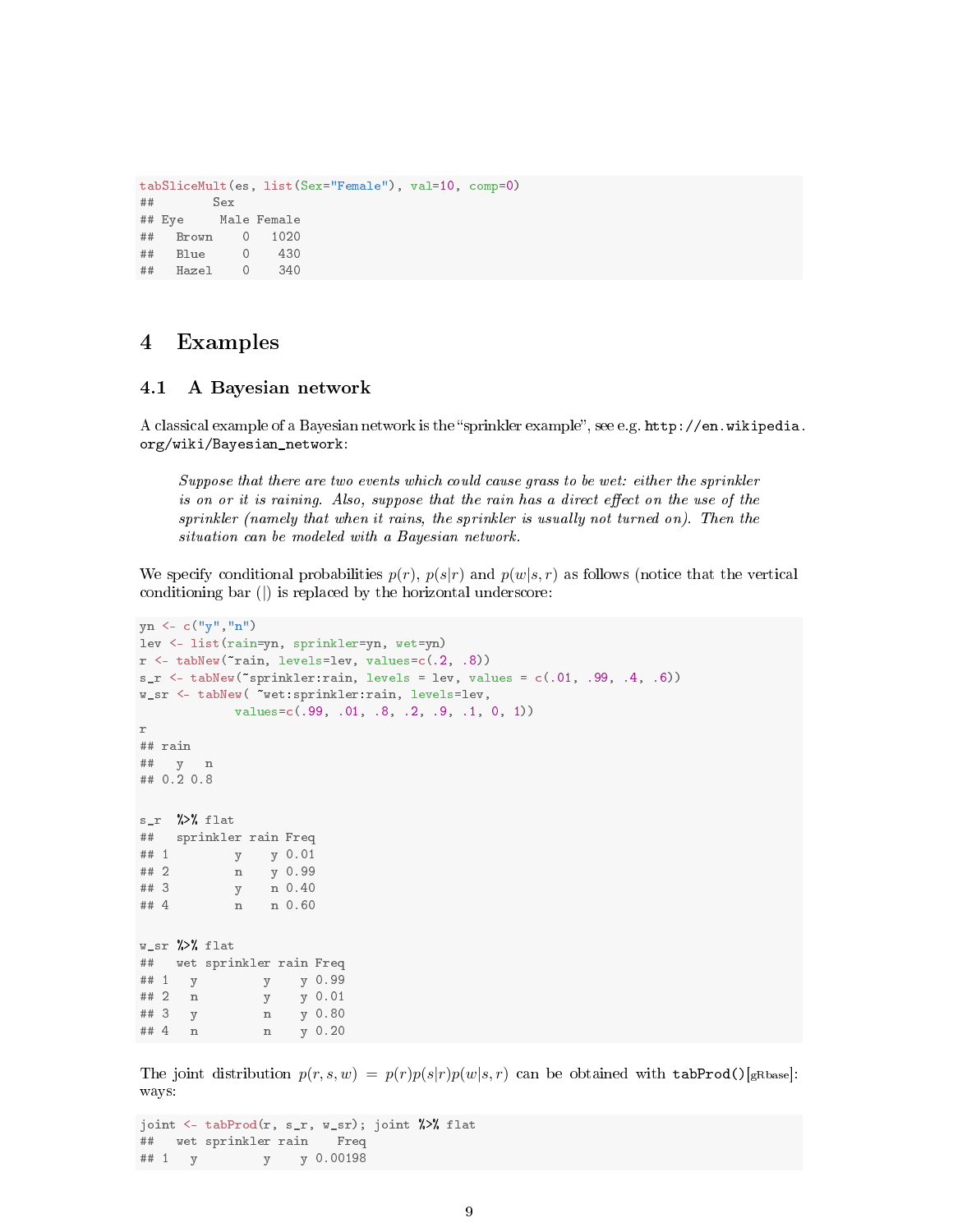| ##2  |  |   | $y\;0.00002$ |
|------|--|---|--------------|
| ## 3 |  | n | v 0.15840    |
| ## 4 |  | n | y 0.03960    |

What is the probability that it rains given that the grass is wet? We find  $p(r, w) = \sum_s p(r, s, w)$ and then  $p(r|w) = p(r, w)/p(w)$ . Can be done in various ways: with tabDist()[gRbase]

```
tabDist(joint, marg="rain, cond="wet)
## wet
## rain y n
## y 0.3577 0.07182
## n 0.6423 0.92818
## Alternative:
rw <- tabMarg(joint, ~rain + wet)
tabDiv(rw, tabMarg(rw, ~wet))
## or
rw %a/% (rw %a_% ~wet)
## Alternative:
x <- tabSliceMult(rw, slice=list(wet="y")); x
## wet
## rain y n
## y 0.1604 0
## n 0.2880 0
```

```
tabDist(x, <math>merge</math> rain)## rain
## y n
## 0.3577 0.6423
```
#### 4.2 Iterative Proportional Scaling (IPS)

We consider the  $3$ -way lizard data from gRbase:

```
data(lizard, package="gRbase")
lizard %>% flat
## diam height species Freq
## 1 <=4 >4.75 anoli 32
## 2 >4 >4.75 anoli 11
## 3 <=4 <=4.75 anoli 86
## 4 >4 <=4.75 anoli 35
```
Consider the two factor log-linear model for the lizard data. Under the model the expected counts have the form

$$
\log m(d, h, s) = a_1(d, h) + a_2(d, s) + a_3(h, s)
$$

If we let  $n(d, h, s)$  denote the observed counts, the likelihood equations are: Find  $m(d, h, s)$  such that

 $m(d, h) = n(d, h), \quad m(d, s) = n(d, s), \quad m(h, s) = n(h, s)$ 

where  $m(d, h) = \sum_{s} m(d, h.s)$  etc. The updates are as follows: For the first term we have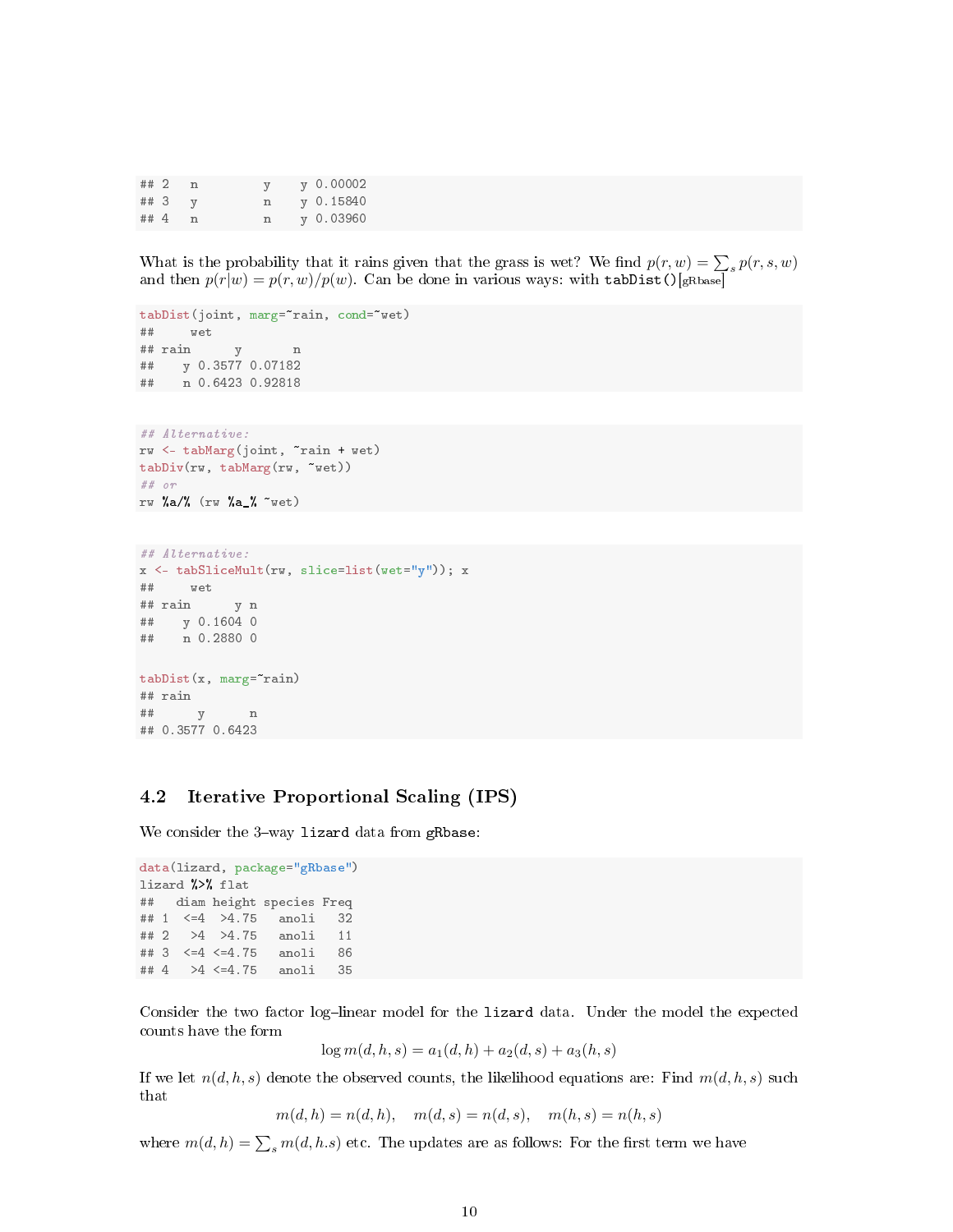$$
m(d,h,s) \leftarrow m(d,h,s) \frac{n(d,h)}{m(d,h)}
$$

After iterating the updates will not change and we will have equality:  $m(d, h, s) = m(d, h, s) \frac{n(d, h)}{m(d, h)}$  $m(d,h)$ and summing over s shows that the equation  $m(d, h) = n(d, h)$  is satisfied.

A rudimentary implementation of iterative proportional scaling for log-linear models is straight forward:

```
myips <- function(indata, glist){
   fit <- indata
   fit[] <- 1
   ## List of sufficient marginal tables
    md <- lapply(glist, function(g) tabMarg(indata, g))
    for (i in 1:4){
       for (j in seq_along(glist)){
           mf <- tabMarg(fit, glist[[j]])
           # adj \leftarrow tabDiv( md[[j]], mf)# fit <- tabMult( fit, adj )
           ## or
           adj <- md[[j]] %a/% mf
           fit <- fit %a*% adj
       }
    }
    pearson <- sum((fit - indata)^2 / fit)
    list(pearson=pearson, fit=fit)
}
glist <- list(c("species", "diam"),c("species", "height"),c("diam", "height"))
fm1 <- myips(lizard, glist)
fm1$pearson
## [1] 664.6
fm1$fit %>% flat
## species diam height Freq
## 1 anoli <=4 >4.75 32.8
## 2 dist <=4 >4.75 60.2
## 3 anoli >4 >4.75 10.2
## 4 dist >4 >4.75 41.8
fm2 <- loglin(lizard, glist, fit=T)
## 4 iterations: deviation 0.009619
fm2$pearson
## [1] 0.1506
fm2$fit %>% flat
## diam height species Freq
## 1 <=4 >4.75 anoli 32.8
## 2 >4 >4.75 anoli 10.2
## 3 <=4 <=4.75 anoli 85.2
## 4 >4 <=4.75 anoli 35.8
```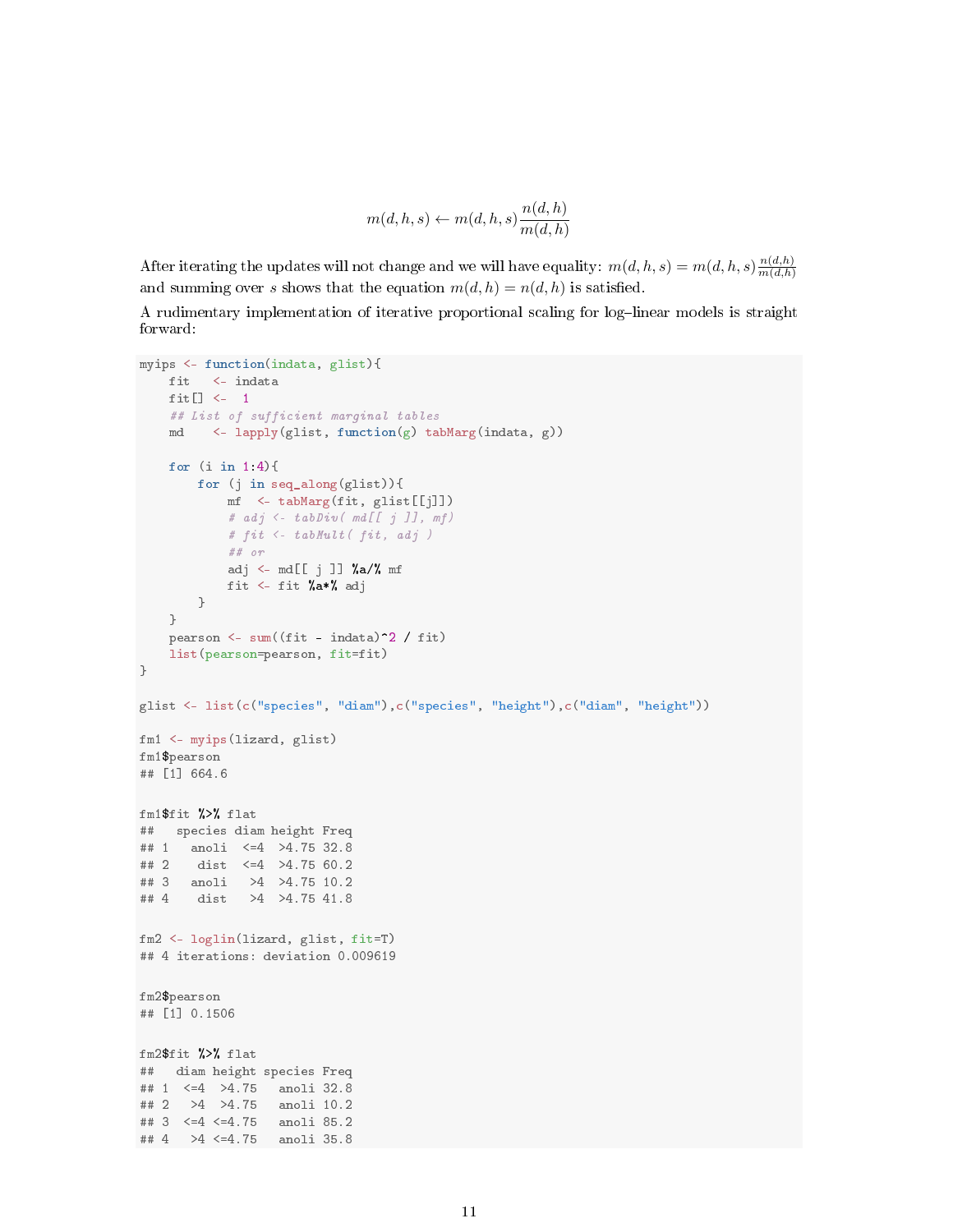## 5 Some low level functions

For e.g. a  $2 \times 3 \times 2$  array, the entries are such that the first variable varies fastest so the ordering of the cells are  $(1, 1, 1), (2, 1, 1), (1, 2, 1), (2, 2, 1), (1, 3, 1)$  and so on. To find the value of such a cell, say,  $(j, k, l)$  in the array (which is really just a vector), the cell is mapped into an entry of a vector.

For example, cell  $(2, 3, 1)$  (Hair=Brown, Eye=Hazel, Sex=Male) must be mapped to entry 4 in

```
hec
## , , Sex = Male
##
## Eye
## Hair Brown Blue Hazel
## Black 32 11 10
## Brown 53 50 25
##
## , , Sex = Female
##
## Eye
## Hair Brown Blue Hazel
## Black 36 9 5
## Brown 66 34 29
c(hec)
## [1] 32 53 11 50 10 25 36 66 9 34 5 29
```

```
For illustration we do:
```

```
cell2name <- function(cell, dimnames){
   unlist(lapply(1:length(cell), function(m) dimnames[[m]][cell[m]]))
}
cell2name(c(2,3,1), dimnames(hec))
## [1] "Brown" "Hazel" "Male"
```
#### 5.1 cell2entry(), entry2cell() and next\_cell()

The map from a cell to the corresponding entry is provided by cell2entry()[ $gRbase$ ]. The reverse operation, going from an entry to a cell (which is much less needed) is provided by entry2cell()[gRbase].

```
cell2entry(c(2,3,1), dim=c(2, 3, 2))
## [1] 6
entry2cell(6, dim=c(2, 3, 2))
## [1] 2 3 1
```
Given a cell, say  $i = (2, 3, 1)$  in a  $2 \times 3 \times 2$  array we often want to find the next cell in the table following the convention that the first factor varies fastest, that is  $(1, 1, 2)$ . This is provided by next\_cell()[gRbase].

next\_cell(c(2,3,1), dim=c(2, 3, 2)) ## [1] 1 1 2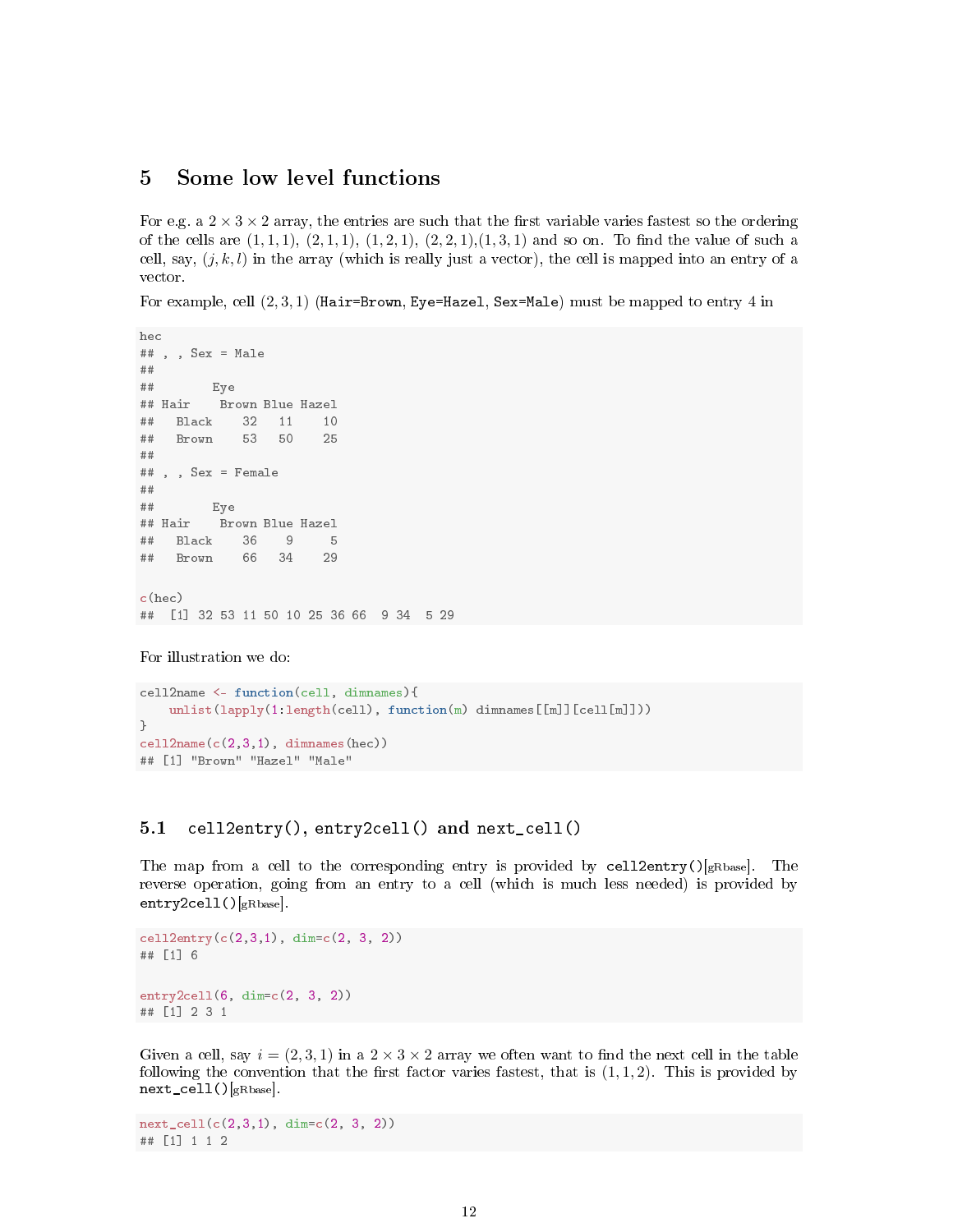#### 5.2 next\_cell\_slice() and slice2entry()

Given that we look at cells for which for which the index in dimension 2 is at level 3 (that is Eye=Hazel), i.e. cells of the form  $(j, 3, l)$ . Given such a cell, what is then the next cell that also satisfies this constraint. This is provided by  $next\_cell\_slice()$ [gRbase].<sup>2</sup>

```
next_{cell\_slice}(c(1,3,1), slice_{marg}=2, dim=c(2, 3, 2))## [1] 2 3 1
next_cell_slice(c(2,3,1), slice_marg=2, dim=c( 2, 3, 2 ))
## [1] 1 3 2
```
Given that in dimension 2 we look at level 3. We want to find entries for the cells of the form  $(j, 3, l)^3$ 

```
slice2entry(slice_cell=3, slice_marg=2, dim=c( 2, 3, 2 ))
## [1] 5 6 11 12
```
To verify that we indeed get the right cells:

```
r \le slice2entry(slice_cell=3, slice_marg=2, dim=c( 2, 3, 2 ))
lapply(lapply(r, entry2cell, c( 2, 3, 2 )),
       cell2name, dimnames(hec))
## [[1]]
## [1] "Black" "Hazel" "Male"
##
## [[2]]
## [1] "Brown" "Hazel" "Male"
##
## [[3]]
## [1] "Black" "Hazel" "Female"
##
## [[4]]
## [1] "Brown" "Hazel" "Female"
```
## 5.3 fact\_grid()  $-$  Factorial grid

Using the operations above we can obtain the combinations of the factors as a matrix:

```
head( fact_grid( c(2, 3, 2) ), 6 )
## [,1] [,2] [,3]
## [1,] 1 1 1
\# \# \begin{bmatrix} 2 & 1 & 1 \end{bmatrix}\begin{array}{cccc} #\# [3,] & 1 & 2 & 1 \\ #\# [4,] & 2 & 2 & 1 \end{array}## [4,] 2 2 1
## [5,] 1 3 1
## [6,] 2 3 1
```
A similar dataframe can also be obtained with the standard R function expand.grid (but factGrid is faster)

<sup>&</sup>lt;sup>2</sup>FIXME: sliceset should be called margin.

<sup>3</sup>FIXME:slicecell and sliceset should be renamed